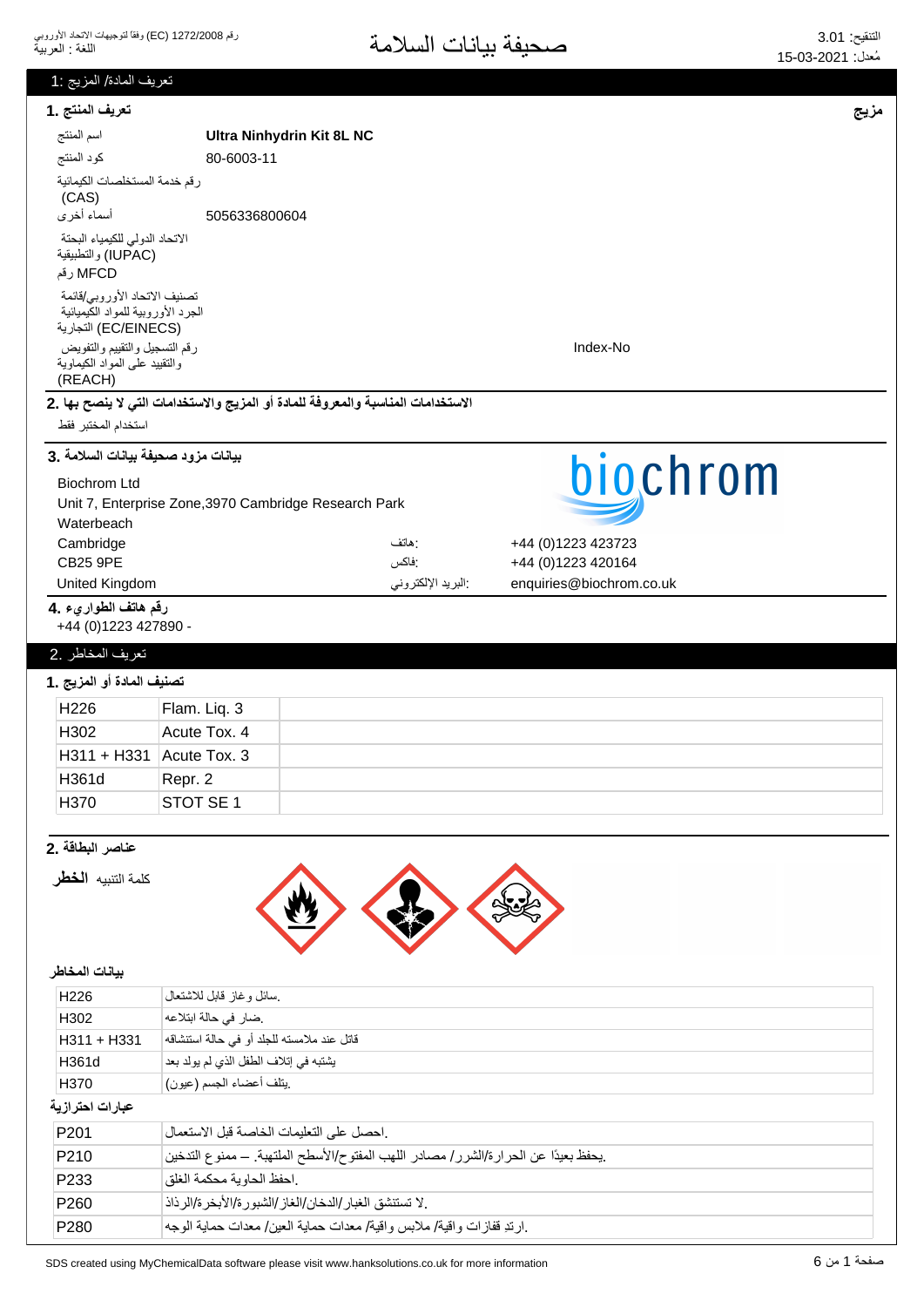| رقم 1272/2008 (EC) وفقاً لتوجيهات الاتحاد الأوروبي<br>اللغة : العربية      |                                                                    | صحيفة بيانات السلامة                                                                                                      | التنقيح: 3.01<br>مُعدل: 2021-03-15 |
|----------------------------------------------------------------------------|--------------------------------------------------------------------|---------------------------------------------------------------------------------------------------------------------------|------------------------------------|
| P303 + P361<br>$+ P353$                                                    |                                                                    | .في حالة ملامسته للجلد (أو الشعر): انز ع/اخلع كل الملابس الملوثة في الحال اشطف الجلد بالماء/الدش                          |                                    |
| P304 + P340                                                                |                                                                    | في حالة استنشاقه: انقل الضحية إلى الهواء الطلق وضعه في وضع مريح لتسهيل التنفس                                             |                                    |
| P312                                                                       | .انصل بمركز السموم أو بمعالج/ طبيب في الحال إذا شعرت بتوعك         |                                                                                                                           |                                    |
| P370 + P378                                                                | .في حالة الحريق: استخدم ماء في الإطفاء                             |                                                                                                                           |                                    |
| P403 + P235                                                                | يخزن في مكان جيد التهوية. يحفظ باردًا                              |                                                                                                                           |                                    |
| P <sub>501</sub>                                                           | يتم التخلص من المحتويات/الحاويات في حاوية نفايات خطرة مناسبة       |                                                                                                                           |                                    |
| مخاطر أخرى .3                                                              |                                                                    |                                                                                                                           |                                    |
| Cannot be made non-poisonous.                                              | May be fatal or cause blindness if swallowed.                      |                                                                                                                           |                                    |
| التركيب/ معلومات حول المكونات .3                                           |                                                                    |                                                                                                                           |                                    |
| الخلطات .2                                                                 |                                                                    |                                                                                                                           |                                    |
| اسم المنتج                                                                 |                                                                    | المخاطر                                                                                                                   | تركيز                              |
| <b>Ultra Ninhydrin Solution NC</b>                                         |                                                                    |                                                                                                                           |                                    |
|                                                                            |                                                                    | H226, H302, H311 + H331, H361d, H370 Acute Tox. 3,<br>Acute Tox. 4, Flam. Liq. 3, Repr. 2, STOT SE 1                      |                                    |
| <b>Ultrosolve Plus NC</b>                                                  |                                                                    |                                                                                                                           |                                    |
|                                                                            |                                                                    | H302 Acute Tox. 4                                                                                                         |                                    |
| إجراءات الإسعافات الأولية .4                                               |                                                                    |                                                                                                                           |                                    |
| وصف إجراءات الإسعافات الأولية .1                                           |                                                                    |                                                                                                                           |                                    |
| ملامسة الجلد                                                               |                                                                    |                                                                                                                           |                                    |
| ملامسة العينين                                                             | .اغسل العين بالماء الجاري لمدة 15 دقيقة                            |                                                                                                                           |                                    |
|                                                                            |                                                                    |                                                                                                                           |                                    |
| الابتلاع                                                                   | .لا نقم بتحريض القيء<br>نغسل الفم بالماء<br>استشر الطبيب           |                                                                                                                           |                                    |
| الاستنشاق                                                                  |                                                                    |                                                                                                                           |                                    |
| أهم الأعراض والتأثيرات .2                                                  |                                                                    |                                                                                                                           |                                    |
| .لا توجد أعراض                                                             |                                                                    |                                                                                                                           |                                    |
| دلالة على أي عناية طبية فورية .3                                           |                                                                    |                                                                                                                           |                                    |
| إجراءات مكافحة الحريق .5                                                   |                                                                    |                                                                                                                           |                                    |
| وسائل إطفاء الحريق .1                                                      |                                                                    |                                                                                                                           |                                    |
| مناسب                                                                      |                                                                    |                                                                                                                           |                                    |
| غير مناسب                                                                  | N/A                                                                |                                                                                                                           |                                    |
|                                                                            |                                                                    |                                                                                                                           |                                    |
| مخاطر خاصة تنشأ عن المادة أو المزيج .2<br>.قد تتشكل أبخرة سامة في الاحتراق |                                                                    |                                                                                                                           |                                    |
| النصائح لرجال الإطفاء .3                                                   |                                                                    |                                                                                                                           |                                    |
|                                                                            |                                                                    | (معتمد أو مكافئ) والعتاد الواقي الكامل MSHA / NIOSH ، كما هو الحال في أي حريق ، قم بارتداء جهاز التنفس المكتبي ذاتي الطلب |                                    |
| إجراءات النعامل مع الإطلاق العرضي .6                                       |                                                                    |                                                                                                                           |                                    |
| التدابير الاحترازية الشخصية . 1                                            |                                                                    |                                                                                                                           |                                    |
| القضاء على جميع مصادر الاشتعال<br>تجنب تنفس الأبخر ة                       | حدد المنطقة الملوثة بعلامات ومنع الوصول إلى الأفراد غير المصرح لهم |                                                                                                                           |                                    |
| الاحتياطات البينية .2                                                      |                                                                    |                                                                                                                           |                                    |

لا تسمح بدخول المجاري / المياه السطحية أو الجوفية.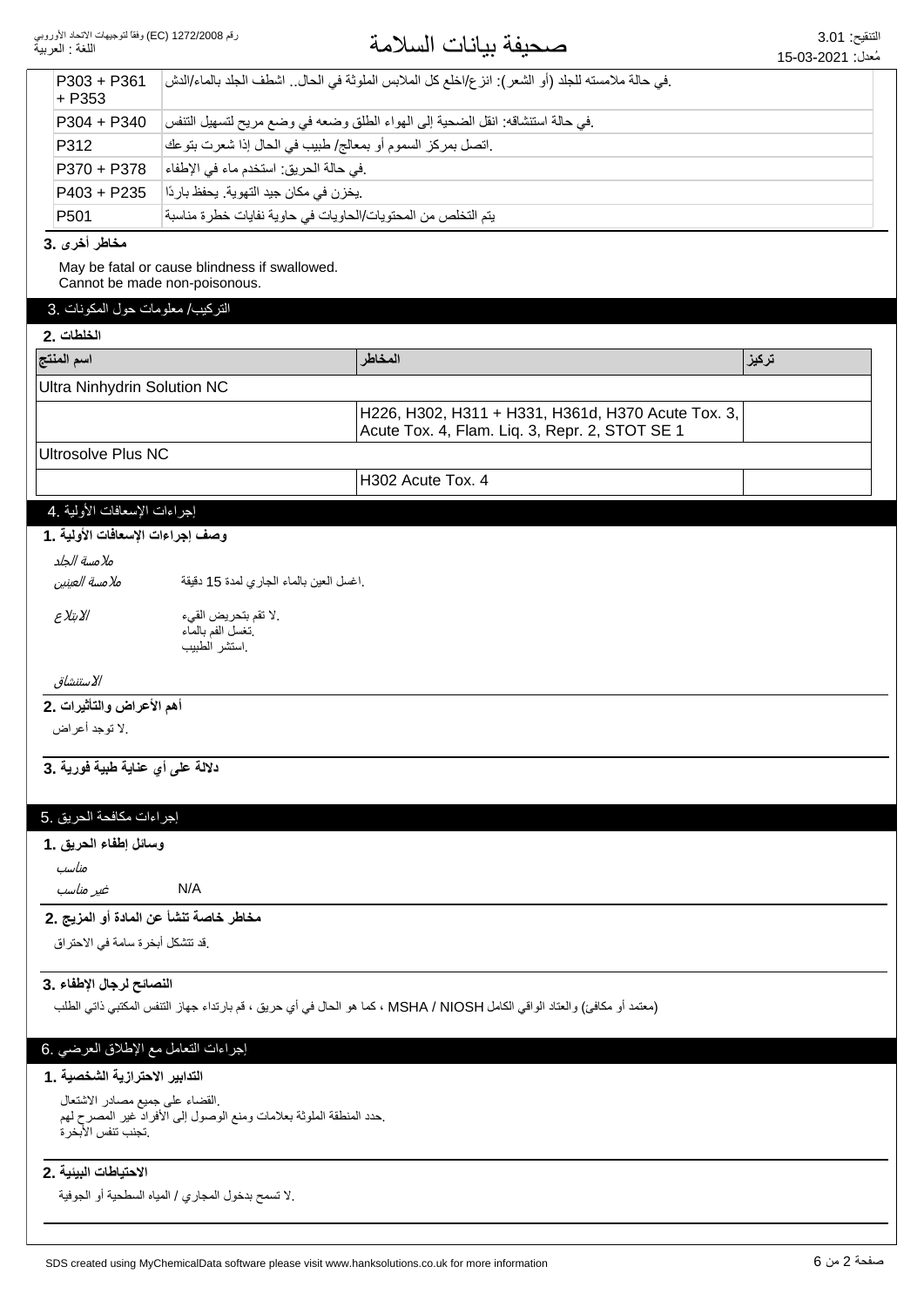### **11طرق والمواد**

تخلط مع الرمل أو الفيرميكوليت اغسل موقع الانسكاب بكميات كبيرة من الماء انقل إلى حاوية إنقاذ قابلة للغلق ومعلمة للتخلص منها بطريقة مناسبة

#### ـ منع حدوث المخاطر الثانوية ـ 4

لا شيء

### المناولة والتخزين 7

### التدابير الاحترازية الشخصية .1

التعامل الآمن

### ِ النَّعاملُ مع غطاء الدخان تجنب الاتصال المباشر مع المادة. احتفظ بمصـادر الإشـعال بـعيدًا *الحماية من الانفجار ات والحر انق*

### ظروف التخزين الآمن، بما في ذلك أي تنافرات .2

| إدارة مخاطر التخزين | .يخزن في مكان بارد وجيد التهوية<br>الابتعاد عن مصادر الاشتعال<br>إبقاء الحاويات مغلقة بإحكام<br>حساس للضوء<br>احم من الضوء<br>حساس للهواء |
|---------------------|-------------------------------------------------------------------------------------------------------------------------------------------|
|                     |                                                                                                                                           |

الحفاظ على سلامة المنتج ضوابط التخزين

Ͷ̢̞͕̝̼̓ͅ ΔΣΎΗϣϟΕΎϣϭϠόϣϟϥϣΩϳίϣϻ.

# المستخدمين النهائيين المحددين .3

استخدام المختبر فقط يستخدم مع محللات الأحماض الأمينية من بيوكروم

#### ضوابط التعرض/ الحماية الشخصية .8

#### معاملات الضبط .1

البيانات غير متوفرة

#### ضوابط التعرض .2

| تدابير وقائية وصحية عامة<br>إجراءات هندسية | ضمان وجود تهوية كافية في المنطقة                        |
|--------------------------------------------|---------------------------------------------------------|
| حماية العين/ الوجه                         | نظار ات حماية.<br>تأكد من أن حمام العين في متناول اليد. |
| حماية اليدين                               | ففازات النتريل                                          |
| حماية الجهاز التنفسي                       | الحماية التنفسية ليست مطلوبة                            |
| حماية الجلد                                | ملابس واقية                                             |
| نصائح أخرى تتعلق بالحماية                  | .لايوجد بيانات                                          |

#### یصائح اخر<sup>ی</sup> تتع*لق بان*د ِ ٱلشخصية

### الخصائص الفيز يائية و الكيميائية .9

#### الخصائص الفيزيائية والكيميائية **.1**

| المظهر                        | زجاجة بلاستيكية سعة 2 لتر . زجاجة كهرمانية سعة 250 |
|-------------------------------|----------------------------------------------------|
| الر ائحة                      | البيانات غير متوفرة                                |
| تركيز بداية ظهور الرائحة      | البيانات غير متوفرة                                |
| الرقم الايدر وجيني            | البيانات غير متوفرة                                |
| نقطة الانصبهار / نقطة التجمد  | البيانات غير متوفرة                                |
| نقطة بدء الغليان ومدى الغليان | البيانات غير متوفرة                                |
| نقطة الوميض                   | البيانات غير متوفرة                                |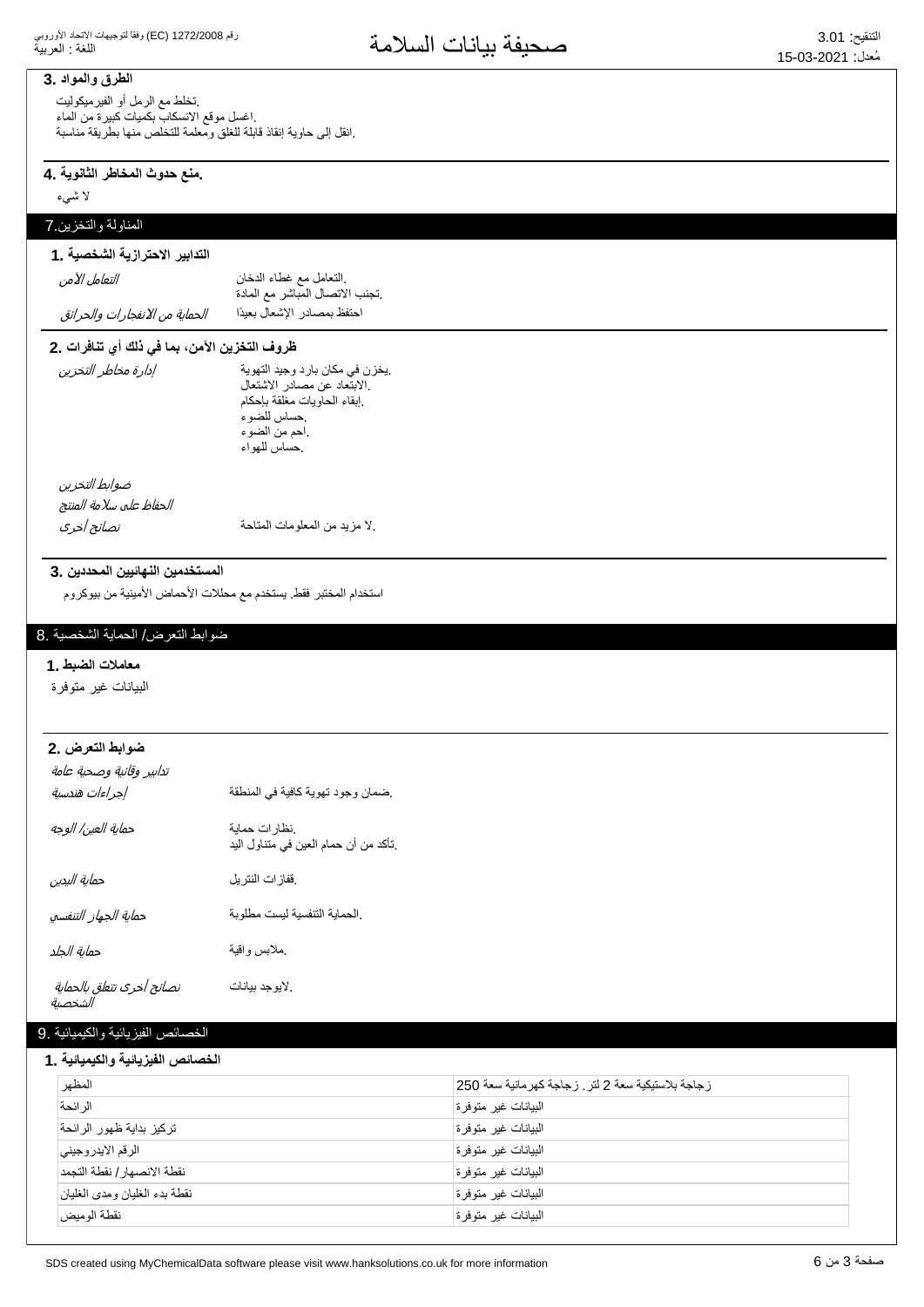#### رقم 1272/2008 (EC) وفقاً لتوجيهات الاتحاد الأوروبي اللغة : العربية

# التنقيع: 3.01<br>مُزار: 2021 03 15 مجموعة المسلامة

| معدل التبخر                                       | البيانات غير متوفرة |
|---------------------------------------------------|---------------------|
| القابلية للاشتعال (مادة صلبة، غازية)              | البيانات غير متوفرة |
| الحدود القصوى/الصغرى لقابلية الاشتعال أو الانفجار | البيانات غير متوفرة |
| ضغط البخار                                        | البيانات غير متوفرة |
| كثافة البخار                                      | البيانات غير متوفرة |
| الكثافة النسببة                                   | البيانات غير متوفرة |
| :قابلية الذوبان                                   | البيانات غير متوفرة |
| أوكتانول/ماء-n :معامل التقاسم                     | البيانات غير متوفرة |
| درجة حرارة الاشتعال الذاتي                        | البيانات غير متوفرة |
| درجة حرارة التحلل                                 | البيانات غير متوفرة |
| در جة اللز وجة                                    | البيانات غير متوفرة |
| الخصائص التفجيرية                                 | البيانات غير متوفرة |
| الخصائص المؤكسدة                                  | البيانات غير متوفرة |

### معلومات أخرى .2

لا توجد معلومات إضافية متاحة

### الثبات وقابلية التفاعل .10

### قابلية التفاعل . **1**

لا بوجد تفاعل غیر عادي

### **2.** الثبات

مستقر في ظل الظروف العادية فد يتغير لونه عند النعرض للضوء.

### احتمالية التفاعلات الخطرة .3

لا ردود الفعل الخطرة المعروفة

# <del>ظروف ينبغي تجنبها 4</del>

ضوء شمس مباشر الحرارة.

### مواد غير متوافقة .5

وكلاء مؤكسدة قوية.

### نواتج التحلل الخطرة .6

إأثناء الاحتراق تنبعث أبخرة سامة من ثاني أكسيد الكربون / أول أكسيد الكربون

### معلومات عن السمية .11

| معلومات .1                                                |                                                 |
|-----------------------------------------------------------|-------------------------------------------------|
| درجة سمية حادة                                            | لا توجد معلومات متاحة                           |
| تآكل/تهيج جلدي                                            | .قد يكون ضارًا إذا امتصه الجلد. يسبب تهيج الجلد |
| تلف/ تهيج شديد بالعين                                     | ِتَأْتُير مهيج                                  |
| حساسية الجهاز التنفسي أو الجلد                            | قد يسبب حساسية الجلد                            |
| التحول الخلقي لخلية الجرثومة                              | لا توجد معلو مات متاحة                          |
| احتمالية التسبب في السرطان                                | لا تو جد معلو مات متاحة                         |
| السمية التناسلية                                          | مخاطر محتملة من الأذي للطفل الغير مولود         |
| السمية الشاملة لأعضاء مستهدفة<br>محددة- التعرض لمرة واحدة | لا تو جد معلو مات متاحة                         |
| السمية الشاملة لأعضاء مستهدفة<br>محددة- التعرض المتكرر    | لا تو جد معلو مات متاحة                         |
| خطر السحب بالمص                                           | لا توجد معلومات متاحة                           |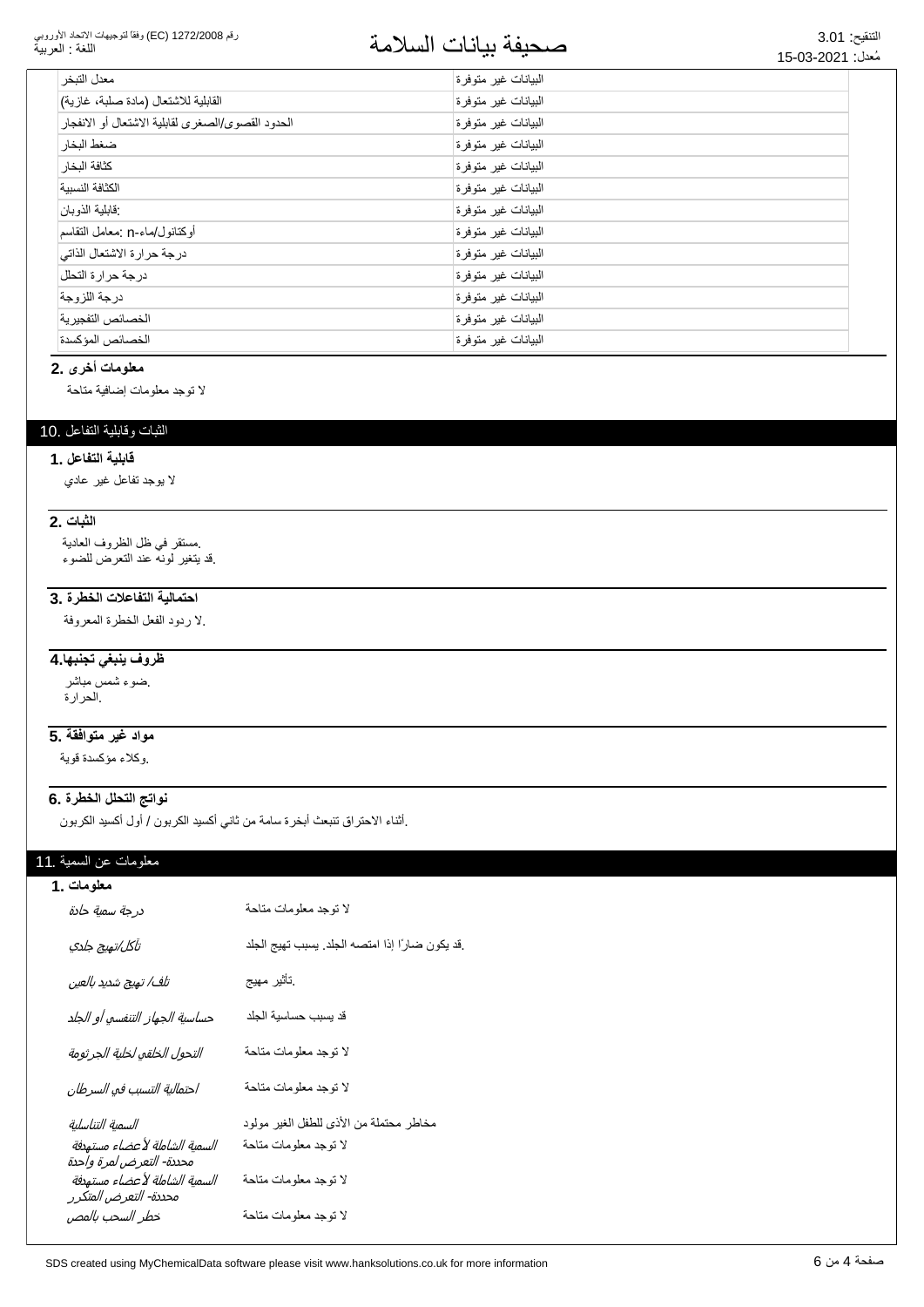#### **المزيد من** .2

حسب معرفتنا فإن السمية الحادة والمزمنة لهذه المادة غير معروفة بالكامل

### معلومات بيئية .12

#### **درجة السمية .1**

لا توجد معلومات متاحة

### الاستمرارية واحتمالية التفسخ .2

لا توجد معلومات متاحة

### احتمالية التراكم الحيوي .3

لا توحد معلومات متاحة

### مدى سهولة الحركة والتربة **.4**

لا توجد معلومات متاحة

# (vPvB) و المواد الثابتة جدًا والمتراكمة جدًا حيويًا (PBT) نتائج تقييم المواد الثابتة، والمتراكمة حيوياً والسامة .5

لا توجد معلومات متاحة

# تأثيرات أخرى معاكسة .6

لا توجد معلومات متاحة

### اعتبارات التخلص من المادة .13

### طرق معالجة النفايا*ت* . 1

عمليات التخلص من المادة

ͮ௬Ͼ̲௪̺͙ͳ̻ͧϾ̞௪̺͙ ΔϳϣγέϟϭϠϟΎϘϓϭΎϬϧϣιϠΧΗϟϡΗϳϥΏΟϳ.

### معلومات عن النقل .14

|               | جوًا (المنظمة الدولية للطيران المدنى -إيكاو)                              |
|---------------|---------------------------------------------------------------------------|
| $\mathbf 1$ . | 1992 :رقم الأمم المتحدة                                                   |
| 2.            | : اسم الشحن : Flammable liquid, toxic, n.o.s.                             |
| 3.            | فئة فرعية : 6.1 6 - 3 : فَفَة (فَفَات) مخاطر النقل                        |
|               | ፵                                                                         |
| 4.            | :مجموعة التعبئة                                                           |
| 5.            | : المخاطر البينية                                                         |
| 6.            | :احتياطات خاصة للمستخدم                                                   |
| 7.            | : النقل في شكل سائب                                                       |
| (ADR) براً    |                                                                           |
| 1.            | 1992 :رقم الأمم المتحدة                                                   |
| 2.            | : اسم الشحن : FLAMMABLE LIQUID, TOXIC, N.O.S (Ultra Ninhydrin Kit 8L NC). |
| 3.            | 3 : 2فئة (فئات) مخاطر النقل<br>: فئة فر عية                               |
|               | ⋓                                                                         |
| 4.            | :مجموعة التعبئة                                                           |
| 5.            | : المخاطر البينية                                                         |
| 6.            | :احتياطات خاصة للمستخدم                                                   |
| 7.            | -النقل في شكل سائب                                                        |
|               |                                                                           |